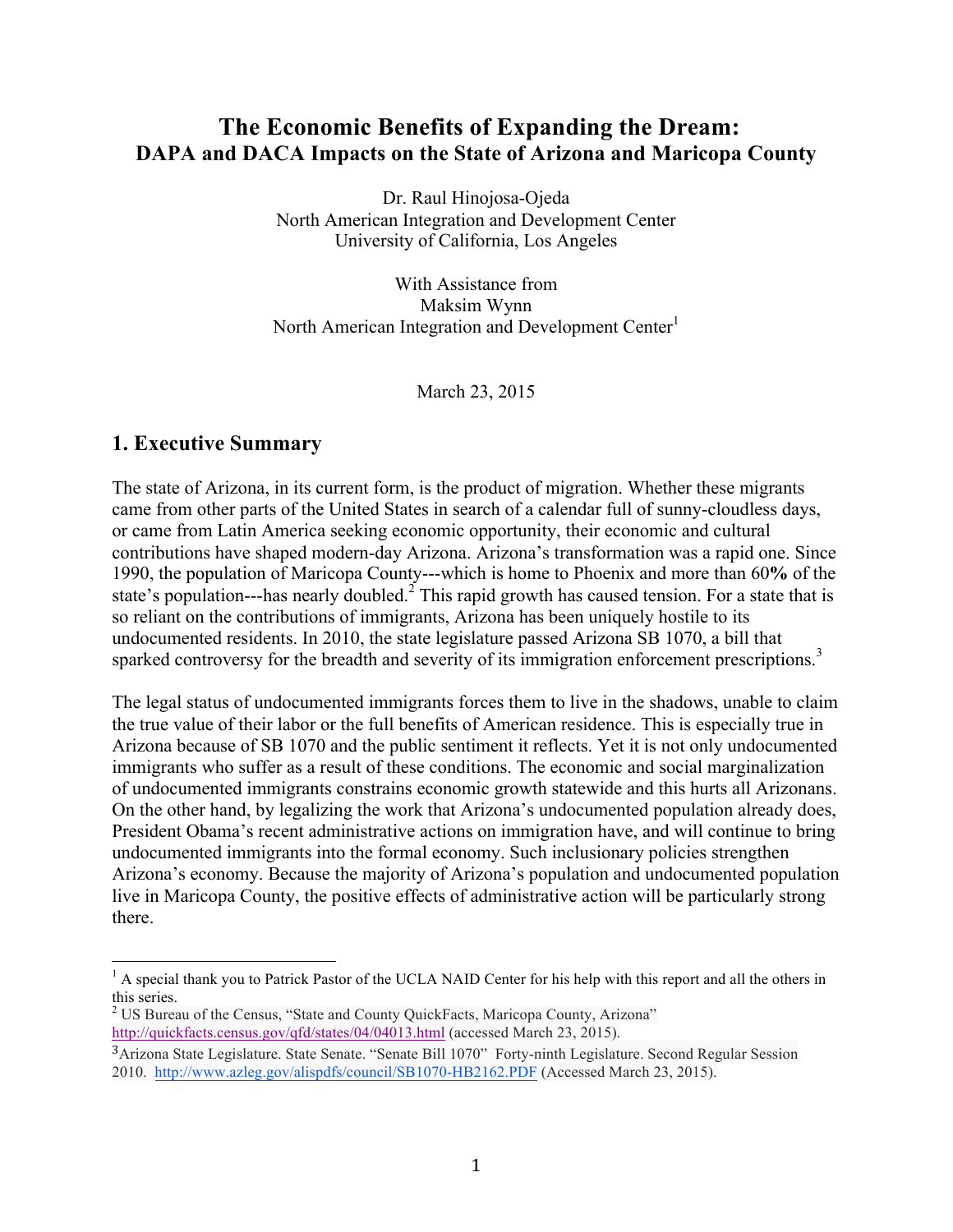In anticipation of the Deferred Action for Parental Accountability (DAPA) program's rollout, the UCLA NAID Center has projected the combined economic impact of DAPA, and its predecessor Deferred Action for Childhood Arrivals (DACA), in the State of Arizona and in Maricopa County. These projections are partially based upon two surveys of DACA beneficiaries conducted by the UCLA NAID Center. One of these surveys was conducted in partnership with the Coalition for Humane Immigrant Rights of Los Angeles (CHIRLA), while the other was conducted completely in-house. The key findings of our analyses are as follows:

- 1. 136,000 undocumented immigrants will be eligible for either DACA or DAPA in the State of Arizona, while 93,000 will be eligible in Maricopa County.<sup>4</sup>
- 2. At full enrollment, the collective wages of these immigrants would grow by \$325 million in Maricopa County and more than \$476 million statewide. Legalizing the work these immigrants do would formalize the value they already add to the economy: more than \$4.9 billion in GDP in the Maricopa County and more than \$7.1 billion in the State of Arizona.
- 3. The wage growth of undocumented DACA and DAPA beneficiaries in Arizona will generate more than \$326.8 million in total new tax revenue (personal, sales and business). In the Atlanta counties, DACA and DAPA related wage growth would generate more than \$223.5 million in new tax revenue (personal, sales and business).
- 4. This wage growth in Arizona would support the creation of just over 11,100 jobs (including direct, indirect and induced employment). This wage growth in the Maricopa County would support the creation of more than 7,600 new jobs.

This report is the seventh in a series of reports whose releases are timed to coincide with the White House's "States in the DACA/DAPA Spotlight" campaign, which will continue over the next four months in key states across the country.<sup>5</sup> The UCLA NAID Center is releasing reports on all these key states in order to better inform local leaders and the general public on the significant economic benefits of fully implementing Presidents Obama's DAPA/DACA Executive Actions. These reports will also combat the ill-informed legal and policy challenges to these much needed initiatives through the provision of solid economic evidence.

<sup>&</sup>lt;sup>4</sup> Migration Policy Institute (MPI) Data Hub, "Unauthorized Immigrant Population Profiles," accessed January 19, 2015, http://www.migrationpolicy.org/programs/us-immigration-policy-program-data-hub/unauthorized-immigrantpopulation-profiles.

<sup>5</sup> Read the rest of the reports here: http://www.naid.ucla.edu/publications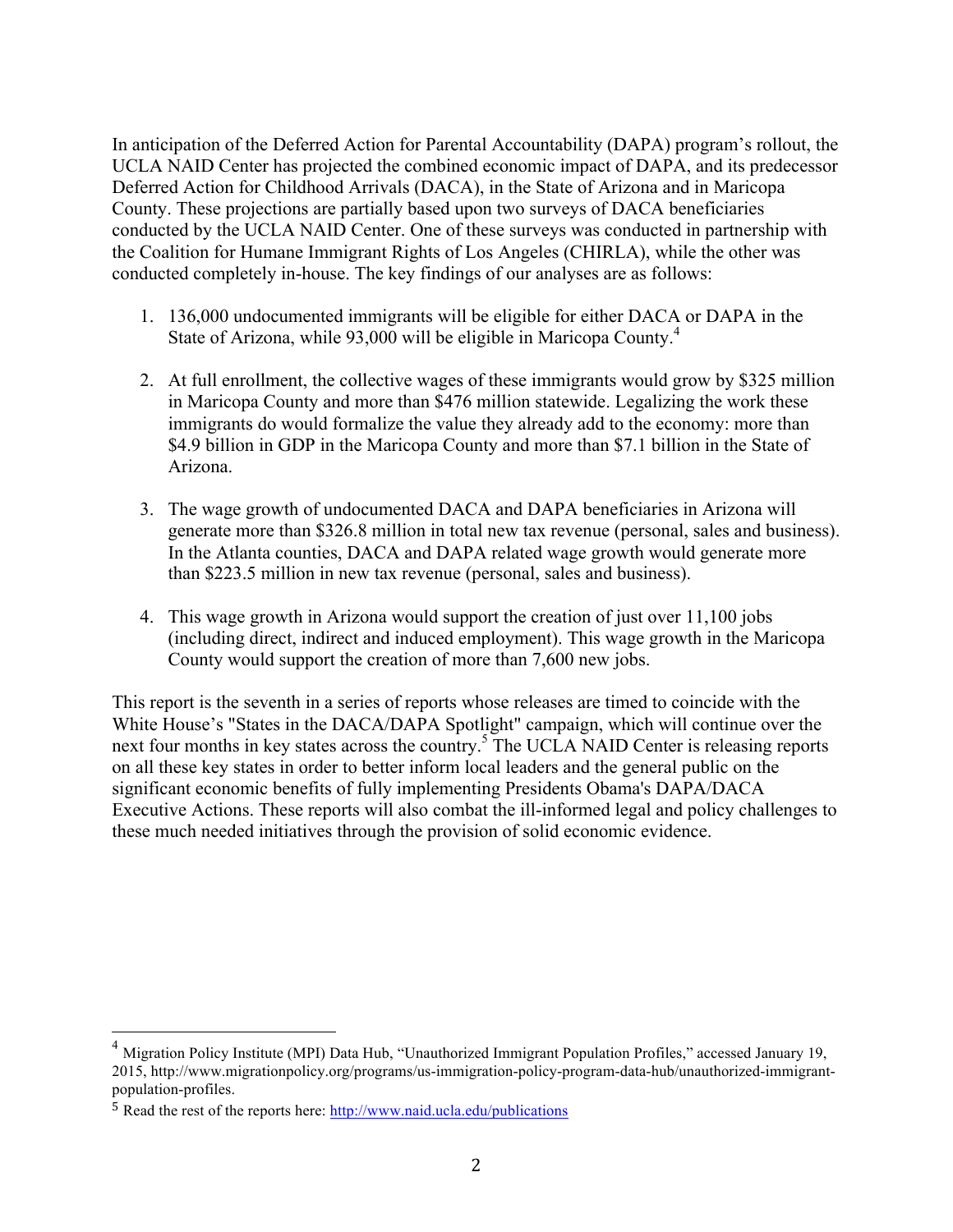## **2. The Economic Impact of DAPA and DACA**

On November 20th, 2014, the Obama Administration took executive action on immigration reform and initiated the DAPA program. The administration's bold action ignited a firestorm of partisan sniping. Republican's in congress have proposed repealing the temporary legal status offered by DACA and DAPA, and have threatened to withhold the Department of Homeland Security's funding.<sup>6</sup> Meanwhile, a coalition of Republican governors, led by the governor-elect of Texas and current state Attorney General, Greg Abbot filed a lawsuit seeking to block the implementation of DAPA. Abbott claimed that DAPA's predecessor; DACA, has harmed the State of Texas' economy, and that this provides his suit with legal standing.<sup> $\prime$ </sup> In Texas, these claims are demonstrably false at the state and local level.<sup>8</sup> As our weekly reports show, these claims are equally false in other states and at the national level.

 <sup>6</sup> Ed O'Keefe, "House votes to block Obama's immigration actions – but exposes new GOP Divisions" *The Washington Post: Post Politics blog, January 14<sup>th</sup>, 2015, accessed January 19<sup>th</sup>, 2015,* http://www.washingtonpost.com/blogs/post-politics/wp/2015/01/14/house-votes-to-block-obamas-immigrationactions-but-exposes-new-gop-divisions/

 $\frac{1}{7}$  Meet the Press, "Meet the Press Transcript – December  $7<sup>th</sup>$ , 2014" *NBC News,* Accessed January 19<sup>th</sup>, 2015, http://www.nbcnews.com/meet-the-press/meet-press-transcript-december-7-2014-n263416

<sup>&</sup>lt;sup>8</sup> The core "evidence" that gives Texas standing in the state's legal challenge of DAPA/DACA is that: "Under current Texas law, applicants pay \$24.00 to obtain a driver's license, leaving any remaining costs to be absorbed by the state. See Tex. Transp. Code Ann. § 521.421. If the majority of DAPA beneficiaries currently residing in Texas apply for a driver's license, it will cost the state \$198.73 to process and issue each license, for a net loss of \$174.73 per license." (For a total of \$65 million if a majority applied for a three year license) The state is arguing that this cost constitutes "irreparable" harm, and that this harm is sufficient to provide their suit with legal standing.

UCLA NAID Center research reveals that this "cost" is very small compared to the taxes that potential DACA and DAPA beneficiaries pay now, and will continue to pay under the expanded executive action. If all 743,000 potential DACA and DAPA beneficiaries were to enroll in the programs, Texas' sales tax revenue alone would grow by \$600 million per year on top of the \$6 billion these beneficiaries already generate annually. Total tax revenue generated by potential DACA/DAPA beneficiaries in Texas would grow \$1.7 billion per year, on top of \$17 billion in total taxes already generated by their employment.

See earlier NAID Center Report on DACA and DAPA in Texas: http://www.naid.ucla.edu/uploads/4/2/1/9/4219226/tx\_final\_v1.pdf

Download the ruling of US District Judge Andrew Hanen in the case brought by the State of Texas: http://www.txs.uscourts.gov/notablecases/1-14-cv-254\_145X20977588\_0.pdf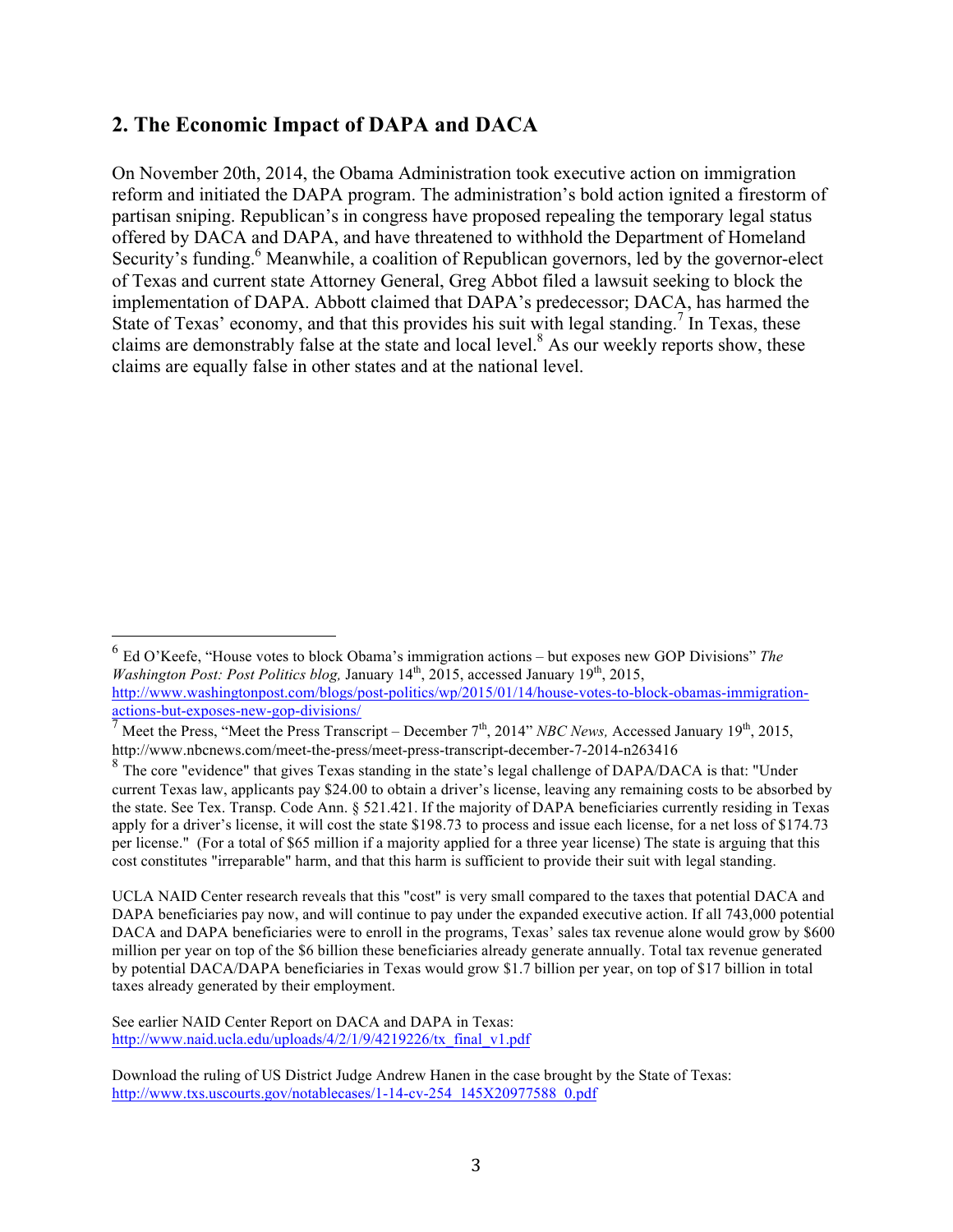|                               | Valued Added and Taxes Paid by and Labor Income of the Undocumented Population |                        |                |                      |
|-------------------------------|--------------------------------------------------------------------------------|------------------------|----------------|----------------------|
|                               |                                                                                | <b>Maricopa County</b> | <b>Arizona</b> | <b>United States</b> |
|                               | <b>All Undocumented</b>                                                        |                        |                |                      |
|                               | Population (Over 16 Years Old)                                                 | 187,000                | 274,000        | 10,513,000           |
|                               | Value Added (Millions)                                                         | \$9,881.08             | \$14,478       | \$555,507            |
|                               | Taxes Paid (Millions)                                                          | \$1,794.78             | \$2,629.79     | \$100,901            |
|                               | Labor Income (Millions)                                                        | \$5,711.63             | \$8,368.91     | \$321,103            |
| <b>DAPA and DACA Combined</b> |                                                                                |                        |                |                      |
|                               | <b>Potentially Eligible Population</b>                                         | 93,000                 | 136,000        | 5,201,000            |
|                               | Value Added (Millions)                                                         | \$4,914.12             | \$7,186.24     | \$274,821            |
|                               | Taxes Paid (Millions)                                                          | \$887.92               | \$1,305.30     | \$49,918             |
|                               | Labor Income (Millions)                                                        | \$2,825.66             | \$4,153.91     | \$158,857            |
|                               |                                                                                |                        |                |                      |

### **Table 1:**

**Valued Added and Taxes Paid by and Labor Income of the Undocumented Population**

Source: Analysis by the UCLA NAID Center based on data from MPI's "Unauthorized Immigrant Population Profiles."

The work that undocumented immigrants do contributes significantly to the economies of their county, their state and the nation as a whole. Undocumented but employed immigrants in Maricopa County contribute \$9.8 billion dollars to the GDP. Undocumented but employed immigrants in Arizona contribute \$14.4 billion, and nationwide undocumented but employed immigrants contribute more than \$555.5 billion.<sup>9</sup>

Despite their legal status, undocumented immigrants pay a significant amount of local, state and federal taxes. Working age but undocumented immigrants in Maricopa County contribute almost \$1.8 billion in personal, sales and business taxes, while undocumented immigrants in Arizona contribute nearly \$2.6 billion. Nationwide, undocumented immigrants contribute \$100.9 billion in personal, business and sales taxes.<sup>10</sup>

Undocumented immigrants also have high rates of employment. Nationwide 65% of workingage undocumented immigrants are currently employed.<sup>11</sup> In comparison, just 57.6% of the total working-age US population is currently employed.<sup>12</sup> Undocumented immigrants generally work in low-skill positions, yet they still earn a significant amount of total labor income. Undocumented but employed immigrants in Maricopa County collectively earn more than \$5.7

 <sup>9</sup> For more information on how GDP was calculated see: Raul Hinojosa-Ojeda with Maksim Wynn, *From the Shadows to the Mainstream: Estimating the Economic Impact of Presidential Administrative Action and Comprehensive Immigration Reform*(Los Angeles, CA: North American Integration and Development Center, University of California Los Angeles, November 2014).

<sup>&</sup>lt;sup>10</sup> Calculations based on methodology used in, Raul Hinojosa-Ojeda and Marshall Fitz, "Revitalizing the Golden State: What Legalization over Deportation Could Mean to California and Los Angeles County" (Center for American Progress and Immigration Policy Center, 2011).

<sup>&</sup>lt;sup>11</sup> MPI, "Population Profiles."

<sup>12</sup> United States Census Bureau / American FactFinder, "DP03: Selected Economic Characteristics." *2013 American Community Survey 5 Year Estimates*. Web. Accessed 16 February 2015, http://factfinder2.census.gov.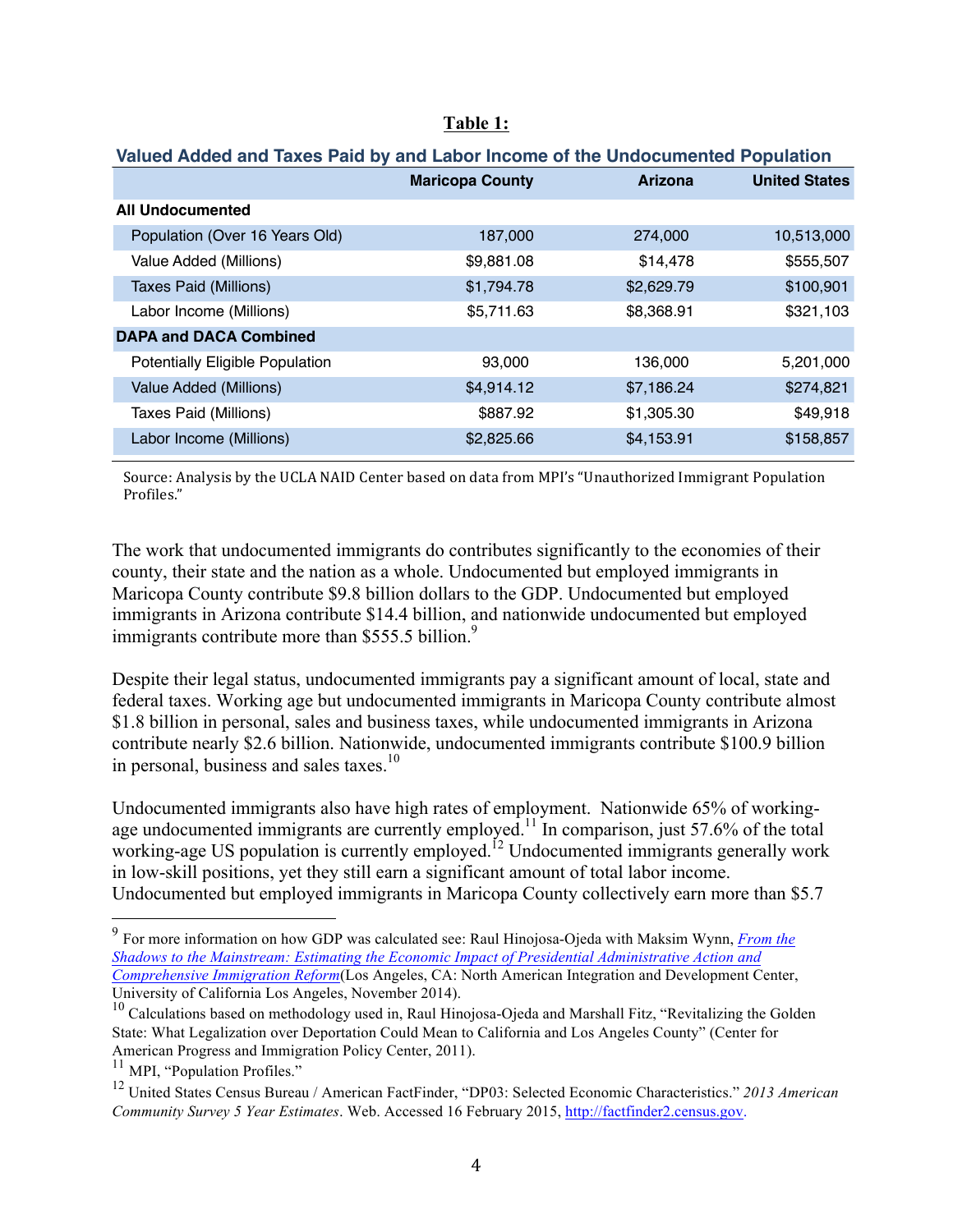billion dollars in wages each year. Undocumented but employed immigrants in Arizona earn \$8.3 billion dollars, and nationwide undocumented but employed immigrants earn more than  $$321 billion.<sup>13</sup>$ 

Nationwide, more than 5.2 million undocumented immigrants are eligible for either DACA or DAPA. 136,000 of these immigrants live in Arizona, 93,000 of whom live in Maricopa County.<sup>14</sup> Nationally, immigrants who are eligible for either DACA or DAPA add more than \$274.8 billion dollars to the economy. More than \$7.1 billion of this comes from immigrants living in Arizona, and \$4.9 billion of that comes from DAPA or DACA eligible residents in Maricopa County.

Nationwide, immigrants who are eligible for either DACA or DAPA pay more than \$49.9 billion dollars in personal, sales and business taxes a year. More than \$1.3 billion of this comes from immigrants living in Arizona, and nearly \$888 million of that comes from the DAPA or DACA eligible residents of Maricopa County.

In Maricopa County, DACA and DAPA eligible immigrants collectively earn more than \$2.8 billion a year. In Arizona, DACA and DAPA eligible immigrants collectively earn more than \$4.1 billion a year, while nationwide DACA and DAPA eligible immigrants earn more than \$158.8 billion.

| <b>Economic Impacts of DACA and DAPA</b>   |                |  |
|--------------------------------------------|----------------|--|
|                                            | <b>Arizona</b> |  |
| <b>Potentially Eligible Applicants</b>     | 136,000        |  |
| Labor Income Increase (Millions \$)        | \$476.4        |  |
| Total New Tax Revenue (Millions \$)        | \$326.8        |  |
| <b>Personal Taxes</b>                      | \$77.7         |  |
| <b>Business Taxes</b>                      | \$138.9        |  |
| <b>Sales Taxes</b>                         | \$110.2        |  |
| <b>Total Employment Growth (Thousands)</b> | 11.18          |  |
| Direct Employment Gain                     | 6.17           |  |
| Indirect Employment Gain                   | 2.26           |  |
| <b>Induced Employment Gain</b>             | 2.74           |  |

#### **Table 2**

## **Economic Impacts of DACA and DAPA**

Source: Analysis by the UCLA NAID Center based on data from MPI's "Unauthorized Immigrant Population Profiles."

<sup>&</sup>lt;sup>13</sup> Calculations based on methodology used in, Hinojosa-Ojeda and Fitz, "Revitalizing the Golden State."

<sup>&</sup>lt;sup>14</sup> MPI, "Population Profiles."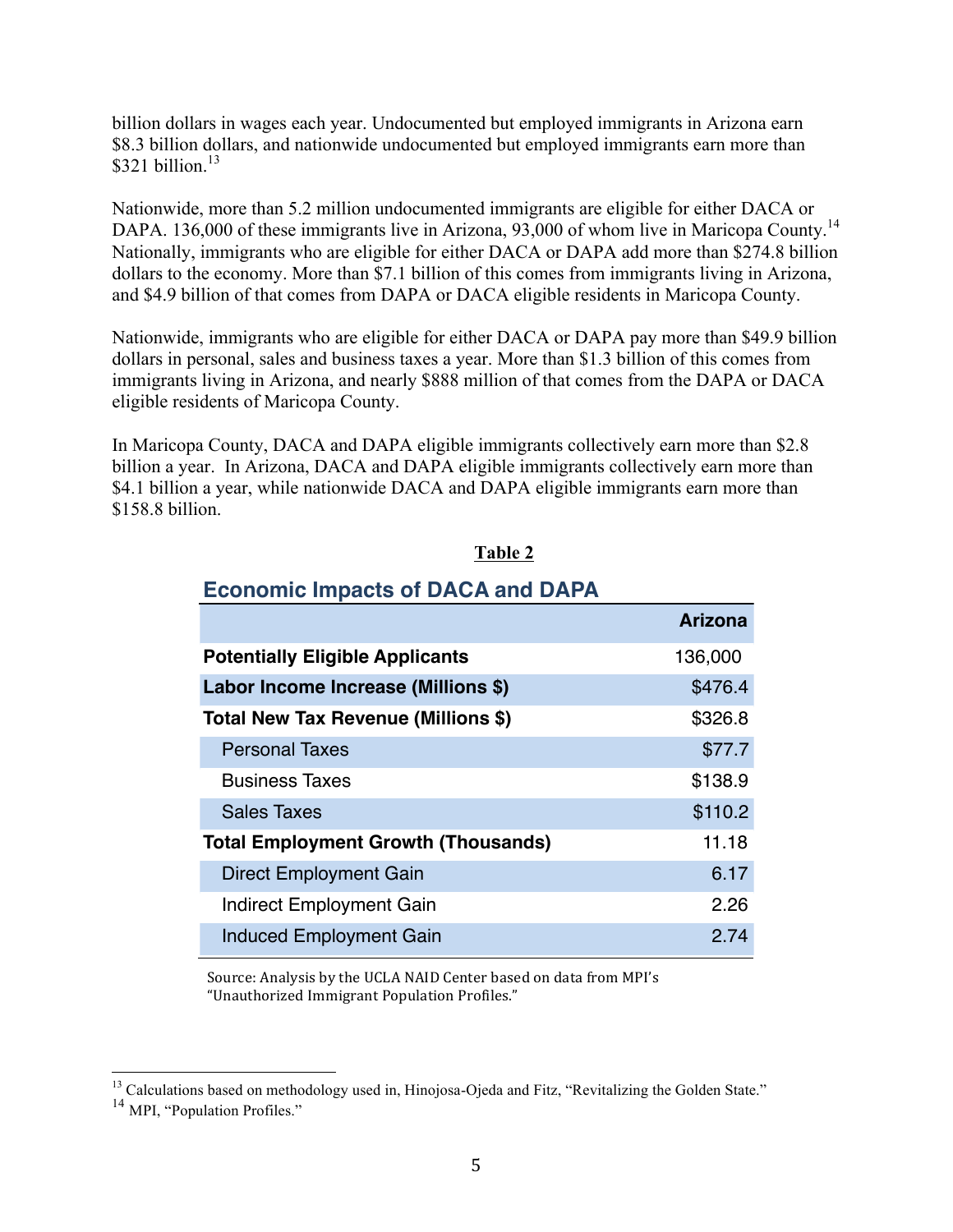Administrative action in Arizona has had, and will continue to have, a positive affect on the state's economy. There are 274,000 undocumented immigrants in the State of Arizona, of which 136,000 will be eligible for either DACA or DAPA.<sup>15</sup> At full enrollment these programs will impact the state economy in the following ways:

- DACA and DAPA beneficiaries will experience collective wage growth of more than \$476 million.
- This wage growth would bring in more than \$326 million dollars in new business, personal and sales tax revenue.
- These increased earnings would also directly generate more than 6,100 new jobs.
- The resulting increase in indirect employment---which is a change in employment in one industry being caused by a change in another, as a result of interaction between the two-- would account for more than 2,200 new jobs.
- Induced employment---which is a change in employment based on changes in household spending---would increase by almost 2,700 jobs.
- In all we estimate that the increase in labor income would generate more than 11,100 new jobs.

## **Table 3**

| $\blacksquare$                          |                        |  |  |
|-----------------------------------------|------------------------|--|--|
|                                         | <b>Maricopa County</b> |  |  |
| <b>Potentially Eligible Applicants</b>  | 93,000                 |  |  |
| Labor Income Increase (Millions \$)     | \$325.8                |  |  |
| Total New Tax Revenue (Millions \$)     | \$223.5                |  |  |
| <b>Personal Taxes</b>                   | \$53.1                 |  |  |
| <b>Business Taxes</b>                   | \$95.0                 |  |  |
| <b>Sales Taxes</b>                      | \$75.3                 |  |  |
| <b>Total Employment Growth (Thousan</b> | 7.65                   |  |  |
| <b>Direct Employment Gain</b>           | 4.22                   |  |  |
| <b>Indirect Employment Gain</b>         | 1.55                   |  |  |
| <b>Induced Employment Gain</b>          | 1.88                   |  |  |

# **Economic Impacts of DACA and DAPA**

Source: Analysis by the UCLA NAID Center based on data from MPI's "Unauthorized Immigrant Population Profiles."

<sup>&</sup>lt;sup>15</sup> MPI, "Population Profiles."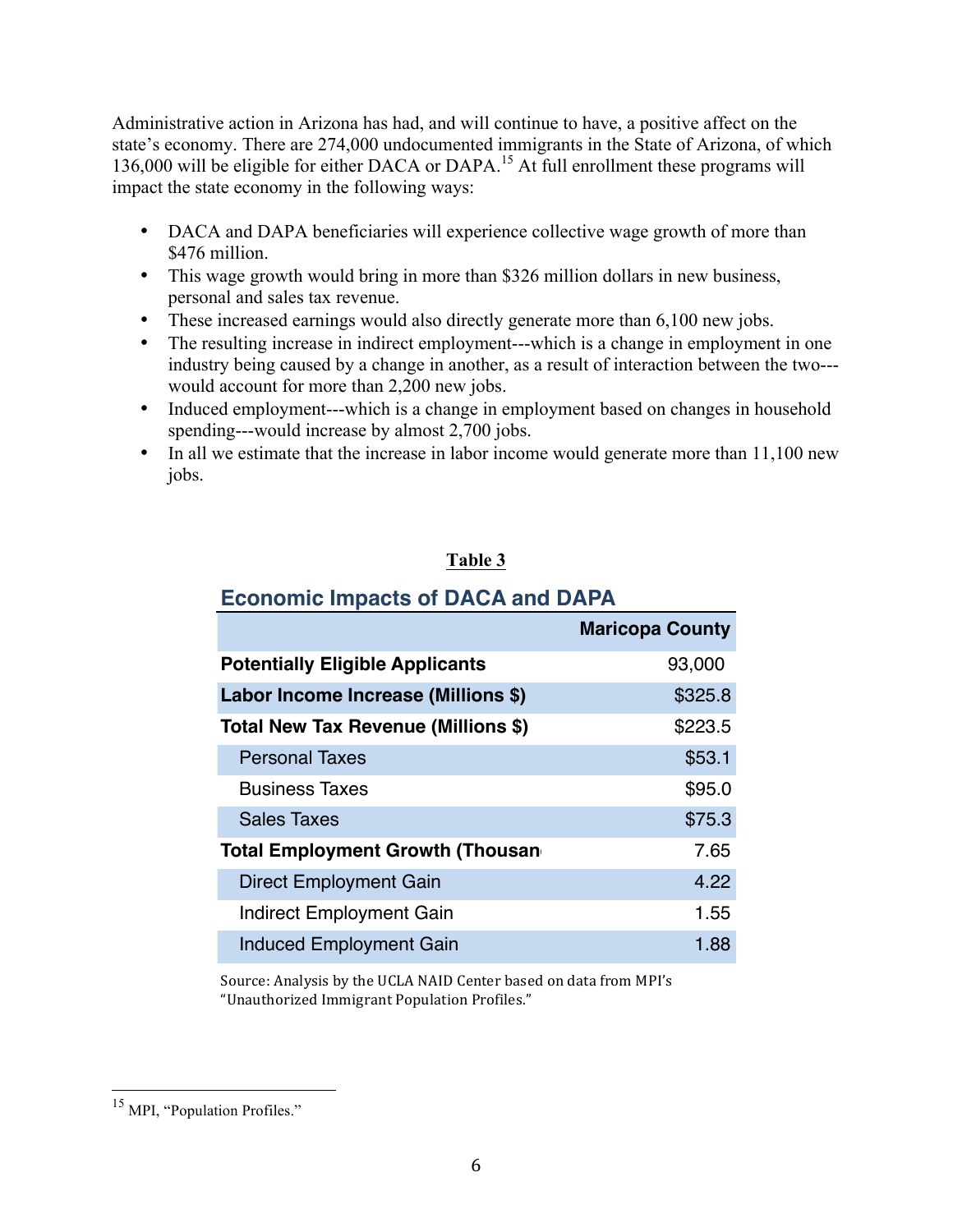There are roughly 187,000 undocumented immigrants in Maricopa County, of which 93,000 will be eligible for either DACA or DAPA. At full enrollment these programs will impact the county's economy in the following ways:

- DACA and DAPA beneficiaries will experience collective wage growth of more than \$325.8 million.
- This wage growth would bring in more than \$223.5 million dollars in new business, personal and sales tax revenue.
- These increased earnings would also directly generate more than 4,200 new jobs.
- It would also account for more than 1,500 new indirect jobs.
- As well as 1,800 new induced jobs.
- In all we estimate that the increase in labor income would generate almost 7,600 new jobs.

### **Table 4**

## **Economic Impact of DACA and DAPA Nationally**

|                                            | <b>United States</b> |
|--------------------------------------------|----------------------|
| <b>Potentially Eligible Applicants</b>     | 5,201,000            |
| Labor Income Increase (Millions \$)        | \$18,219             |
| Total New Tax Revenue (Millions \$)        | \$12,497             |
| <b>Personal Taxes</b>                      | \$2,970              |
| <b>Business Taxes</b>                      | \$5,313              |
| <b>Sales Taxes</b>                         | \$4,214              |
| <b>Total Employment Growth (Thousands)</b> | 427.6                |
| Direct Employment Gain                     | 236.1                |
| Indirect Employment Gain                   | 86.6                 |
| <b>Induced Employment Gain</b>             | 104.9                |

Source: Analysis by the UCLA NAID Center based on data from MPI's "Unauthorized Immigrant Population Profiles."

Nationally, the impacts of DACA and DAPA are striking. The 5.2 million potential applicants would experience a collective wage increase of over \$18.2 billion dollars, which would generate just under \$12.5 billion in new taxes and more than 427,000 new jobs.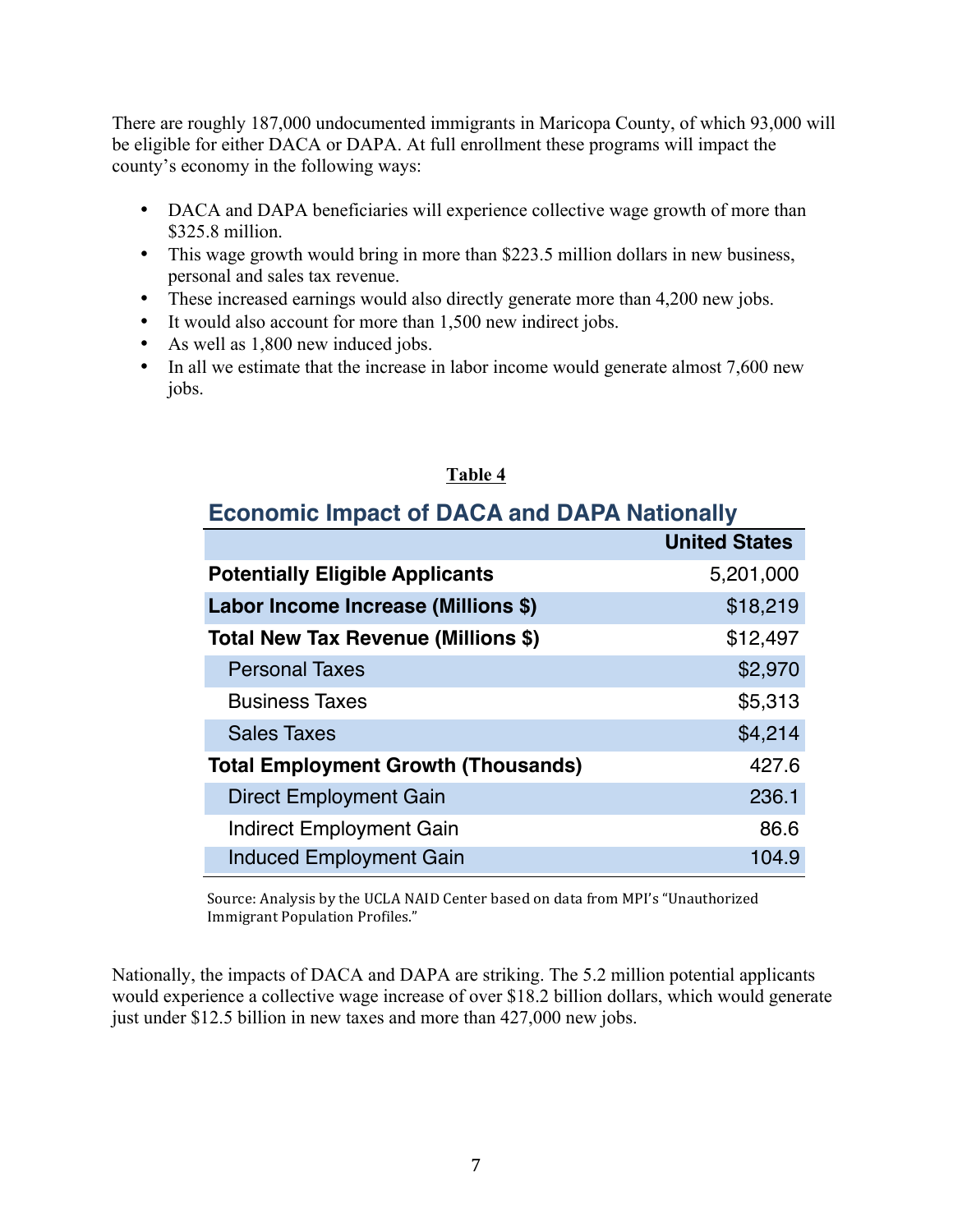# **3. Economic Impact of DACA and DAPA by Country of Origin**

The cohort of undocumented immigrants eligible for DACA and DAPA are not a monolith. They come from many different nations, each of which has a unique set of migratory patterns. The result is that while immigrants of Mexican origin constitute a plurality in most cities' undocumented populations, each of these populations has a unique composition. Because of this, the economic impact of DACA and DAPA is dispersed among national communities differently in different places. Unlike some of the states we have examined earlier in this series, Arizona's undocumented and DACA/DAPA eligible population is almost entirely of Mexican-origin. Guatemalans are a very distant second in terms of share of the undocumented and DACA/DAPA eligible population with only 6,000 undocumented residents. It is important to accurately describe the national origin of the potentially eligible population in order to adequately prepare for the challenges posed by the DAPA rollout, and to predict the regional economic impact of DACA and DAPA.

| LUDINIIU IIIIpaus UI DAUA and DAFA IUI MUNUAIIS |                        |                |                      |
|-------------------------------------------------|------------------------|----------------|----------------------|
|                                                 | <b>Maricopa County</b> | <b>Arizona</b> | <b>United States</b> |
| <b>Potentially Eligible Applicants</b>          | 81,064                 | 119,620        | 3,016,699            |
| Labor Income Increase (Millions \$)             | \$284.0                | \$419.0        | \$10,567             |
| Total New Tax Revenue (Millions \$)             | \$194.8                | \$287.4        | \$7,249              |
| <b>Personal Taxes</b>                           | \$46.3                 | \$68.3         | \$1,723              |
| <b>Business Taxes</b>                           | \$82.8                 | \$122.2        | \$3,082              |
| <b>Sales Taxes</b>                              | \$65.7                 | \$96.9         | \$2,444              |
| <b>Total Employment Growth (Thousan</b>         | 6.66                   | 9.83           | 248.0                |
| <b>Direct Employment Gain</b>                   | 3.68                   | 5.43           | 136.9                |
| Indirect Employment Gain                        | 1.35                   | 1.99           | 50.2                 |
| <b>Induced Employment Gain</b>                  | 1.63                   | 2.41           | 60.8                 |

## **Table 5**

# **Economic Impacts of DACA and DAPA for Mexicans**

Source: Analysis by the UCLA NAID Center based on data from MPI's "Unauthorized Immigrant Population Profiles."

Roughly 81,000 undocumented Mexicans will be eligible for either DACA or DAPA in Maricopa County, while more than 119,000 will be eligible statewide. In the US as a whole, more than  $3,016,000$  undocumented Mexicans will be eligible for one of the two programs.<sup>16</sup> At full enrollment, this population would:

 

<sup>16</sup> MPI, "Population Profiles."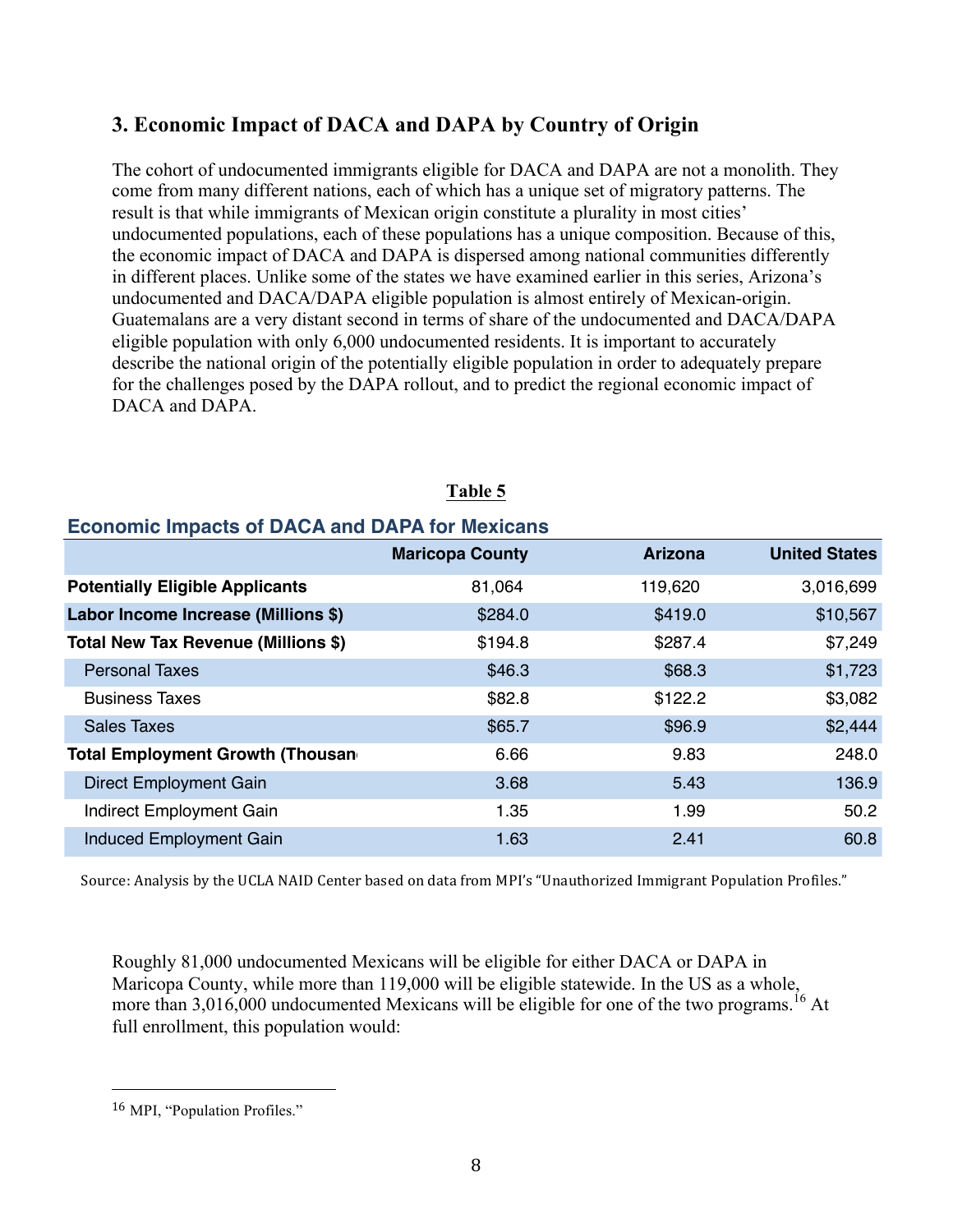- Experience a collective labor income increase of \$284 million in Maricopa County, \$419 million in Arizona and \$10.5 billion nationwide.
- This wage growth in Maricopa County will generate \$194.8 million in new personal, business and sales tax revenue, in Arizona it will generate \$287.4 million and nationwide it will generate \$7.2 billion.
- This wage growth in Maricopa County would also create 6,600 new direct, indirect and induced jobs, in Arizona it would create 9,800 jobs, and nationwide it would create 248,000.

# **4. Methodology**

Our projections for the economic impact of DACA and DAPA are based on a methodological tool known as input output modeling (IMPLAN).<sup>17</sup> IMPLAN allows us to analyze the short-term impact of a labor market policy shift---such as the work permits granted by DACA and DAPA-- within the current structure of the economy. It therefor allows us to quantify the labor income, tax contributions and productivity of undocumented immigrants and to illustrate the economic impact of formalizing their role in the economy. In addition, we can map the relationship between variables and observe how a change in one variable affects the others.

As new data has become available, this aspect of the IMPLAN model has allowed us to fluidly adjust our projections in a couple of important ways:

- 1. The Migration Policy Institute (MPI) has recently published a detailed county-by-county and state-by-state profile of the undocumented population in the US. Included in this data set are their estimates of the DACA and DAPA eligible population for each of these geographic units. We have revised our economic impact projections based on these new population estimates.
- 2. Two recent surveys of DACA beneficiaries conducted by the NAID Center--one of which was conducted in collaboration with CHIRLA using application data from their DACA clinic---have presented new data on the wage impact of DACA in Los Angeles County. Using IMPLAN modeling we were able to observe how changes in predicted wage growth has impacted projected tax revenue and job creation.

Researchers at the NAID Center conducted these two surveys using a unique methodology for each. One was conducted in partnership with CHIRLA and used data collected by their DACA clinic. Staff and volunteers at CHIRLA assisted DACA beneficiaries with the renewal process

<sup>&</sup>lt;sup>17</sup> For more information on our methodology, specify as it relates to IMPLAN, see the NAID Center Report, *From the Shadows to the Mainstream: Estimating the Economic Impact of Presidential Administrative Action and Comprehensive Immigration Reform.* Download it here:

http://www.naid.ucla.edu/uploads/4/2/1/9/4219226/ucla\_naid\_center\_report\_estimating the economic impact of presidential administrative action and comprehensive immigration refor m.pdf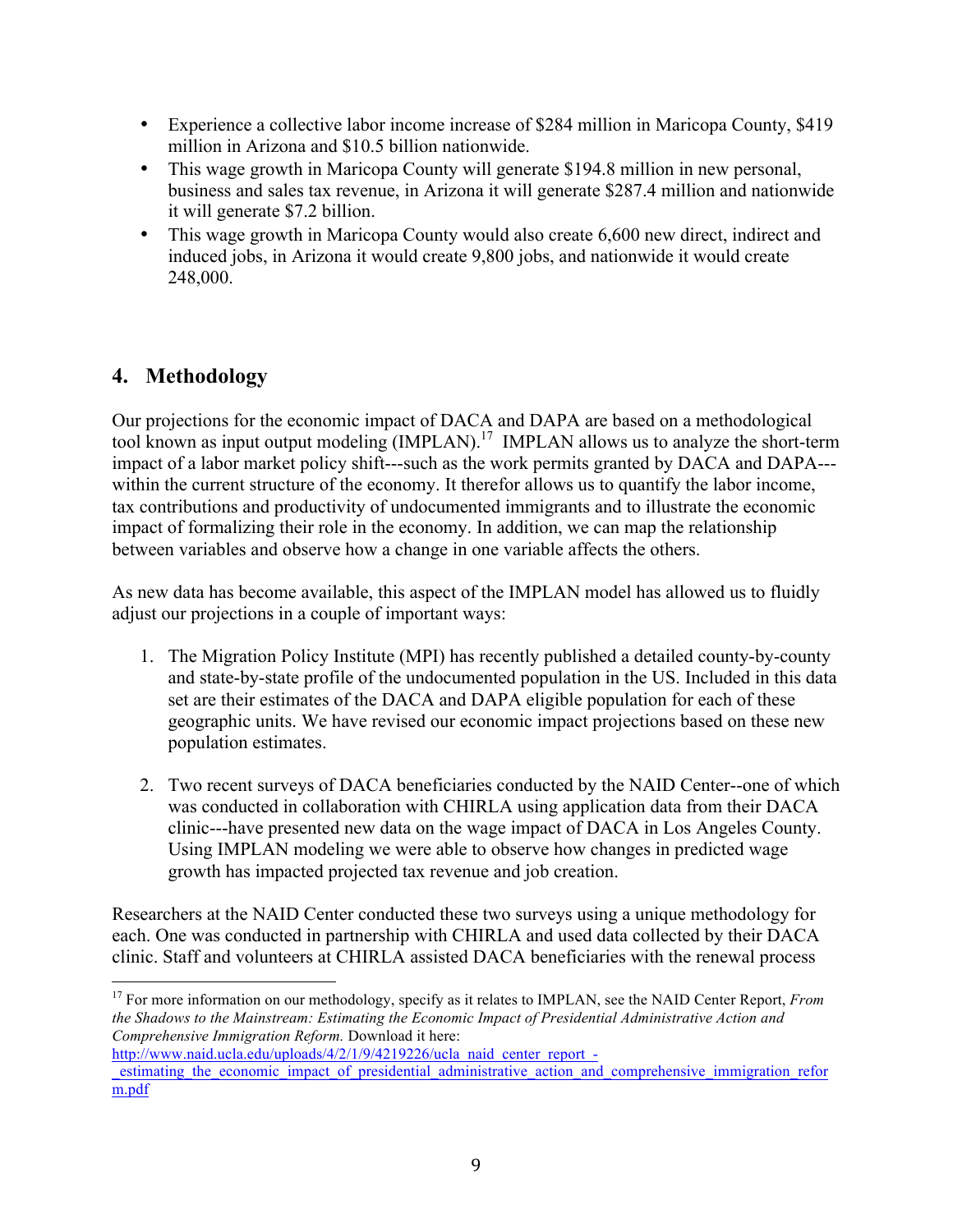and collected data from the I-821 and I-765 forms that they submitted to USCIS; the agency tasked with processing DACA applications. This data included renewal applicants' income before and after becoming DACA beneficiaries. Because this clinic is located in LA County the vast majority of respondents also resided in the county.

The NAID Center analyzed the wage information provided by 308 respondents, dividing this cohort into those that had reported an income before applying to DACA and those who had not. We then independently calculated the wage growth of the total cohort, as well as those who had an income before and after being granted DACA.

The other survey conducted by the NAID center leveraged existing grassroots "DREAMER" networks in order to provide a nationwide snapshot of DACA beneficiaries. This survey was conducted online and quantified DACA's impact on respondents' finances, insurance coverage, employment, access to credit and education among other topics. In total, we polled 216 respondents. We again divided this cohort into those had employment before and after DACA, and those that did not, before calculating the wage growth of the total cohort as well as the cohort who were employed before and after becoming a DACA beneficiary.

The White House Council of Economic Advisors (CEA) has recently published their estimates for the economic effects of executive action on immigration.<sup>18</sup> Like the NAID Center's report on the same topic,<sup>19</sup> the CEA believes DAPA will have a positive macro-economic impact, as well as a positive affect on the wages of both foreign-born and native-born workers.

Both the NAID Center and CEA relied on the work of Kossoudji and Cobb-Clark who, by studying the impact of IRCA on its beneficiaries, estimate that those affected experience a six to ten percent increase in wages on average. The NAID Center report then projected how this wage growth influenced tax revenue and job creation (for more info see: *From the Shadows to the Mainstream*). However, the surveys conducted by the NAID center suggest that DACA has had a much stronger impact on wages than Kossoudji and Cobb-Clark had observed in IRCA's aftermath. This presents an important avenue for future research and suggests that both the CEA and NAID Center reports may have underestimated the potential economic impact of DACA and DAPA.

 

<sup>18</sup> Executive Office of the President of the United States, Council of Economic Advisors, *The Economic Effects of Administrative Action on Immigration.* (Washington D.C.: 2014)

http://www.whitehouse.gov/sites/default/files/docs/cea\_2014\_economic\_effects\_of\_immigration\_executive\_action.p df (accessed January 19, 2013).

<sup>19</sup> Raul Hinojosa with Maksim Wynn, *From the Shadows to the Mainstream: Estimating the Economic Impact of Presidential Administrative Action and Comprehensive Immigration Reform,* (Los Angeles, CA: North American Integration and Development Center, UCLA, November, 2014)

http://www.naid.ucla.edu/uploads/4/2/1/9/4219226/ucla\_naid\_center\_report\_-

\_estimating\_the\_economic\_impact\_of\_presidential\_administrative\_action\_and\_comprehensive\_immigration\_refor m.pdf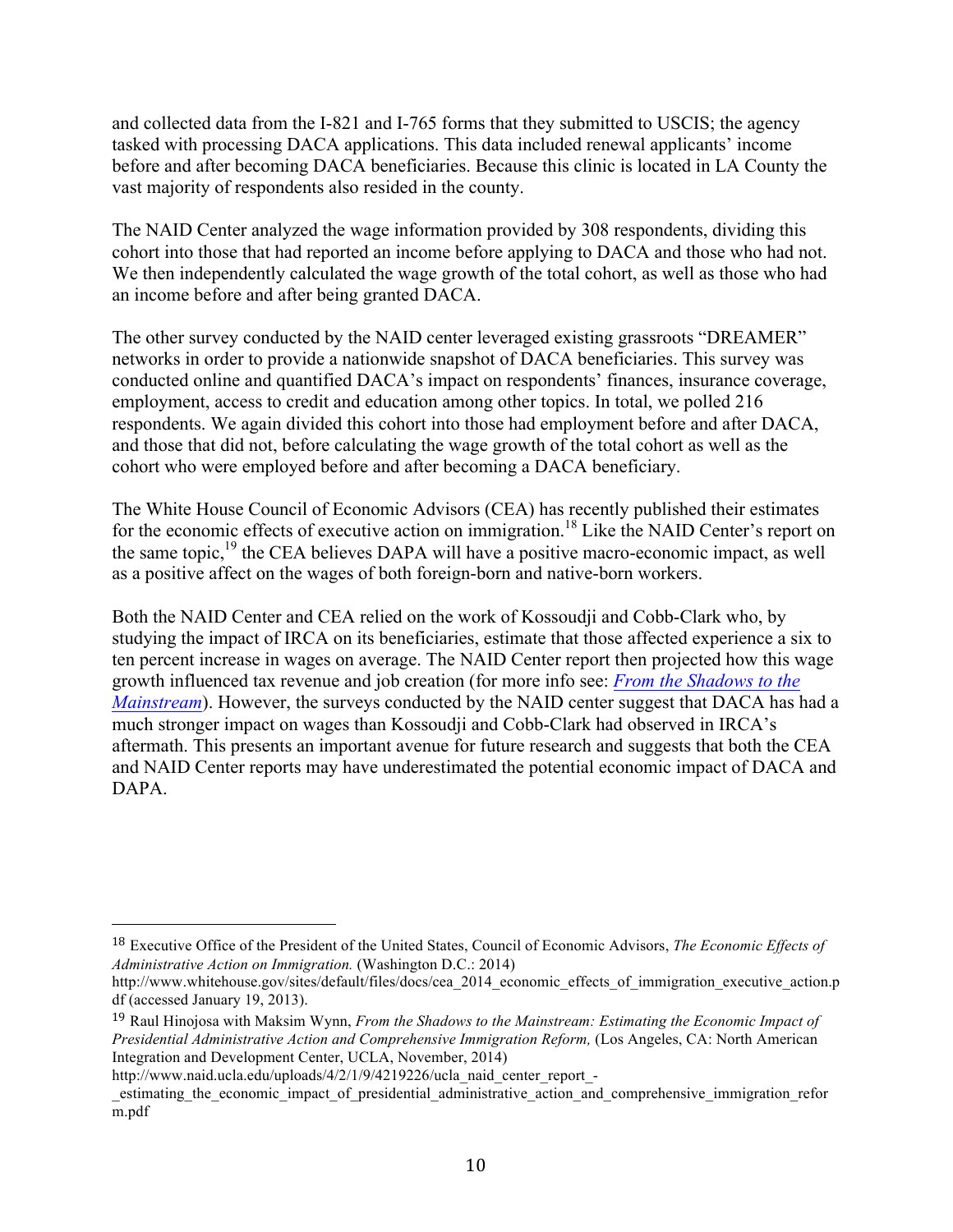## **5. UCLA NAID Center Survey Results**

The results of our surveys have revealed a number of interesting trends regarding the impact of DACA on the finances of its beneficiaries.

- 1. In both surveys, the average wage growth reported by the cohort that had an income before and after DACA was near 75%. This is roughly ten times the wage growth that Kossoudji and Cobb-Clark had observed.<sup>20</sup>
- 2. In the CHIRLA/NAID survey, the cohort that had an income before and after DACA experienced almost the same average income growth as did the cohort comprised of all respondents: \$7,980 and \$7,949 respectively.
- 3. In the online NAID survey the wage growth of both cohorts was also just above 75%. The cohort with an income before and after DACA experienced an average wage growth of 76.6%, while all respondents experienced an average income increase of 82.6%.

### **Table 7**

### **The Impact of DACA on Beneficiaries' Income (NAID/CHIRLA)**

 

|                                   | <b>All Respondents</b> | <b>Only Respondents With Income Before</b><br>and After DACA |
|-----------------------------------|------------------------|--------------------------------------------------------------|
| <b>Average Income Before DACA</b> | \$4,493                | \$10,561                                                     |
| <b>Average Income After DACA</b>  | \$12,442               | \$18,542                                                     |
| Average Income Increase           | \$7,949                | \$7,980                                                      |
| Percentage Increase in Income     | 176.9%                 | 75.6%                                                        |

<sup>20</sup> Sherrie A. Kossoudji and Deborah A. Cobb*‐*Clark, "Coming out of the Shadows: Learning about Legal Status and Wages from the Legalized Population," *Journal of Labor Economics* 20, no. 3 (July 2002): 598–628, doi:10.1086/339611.